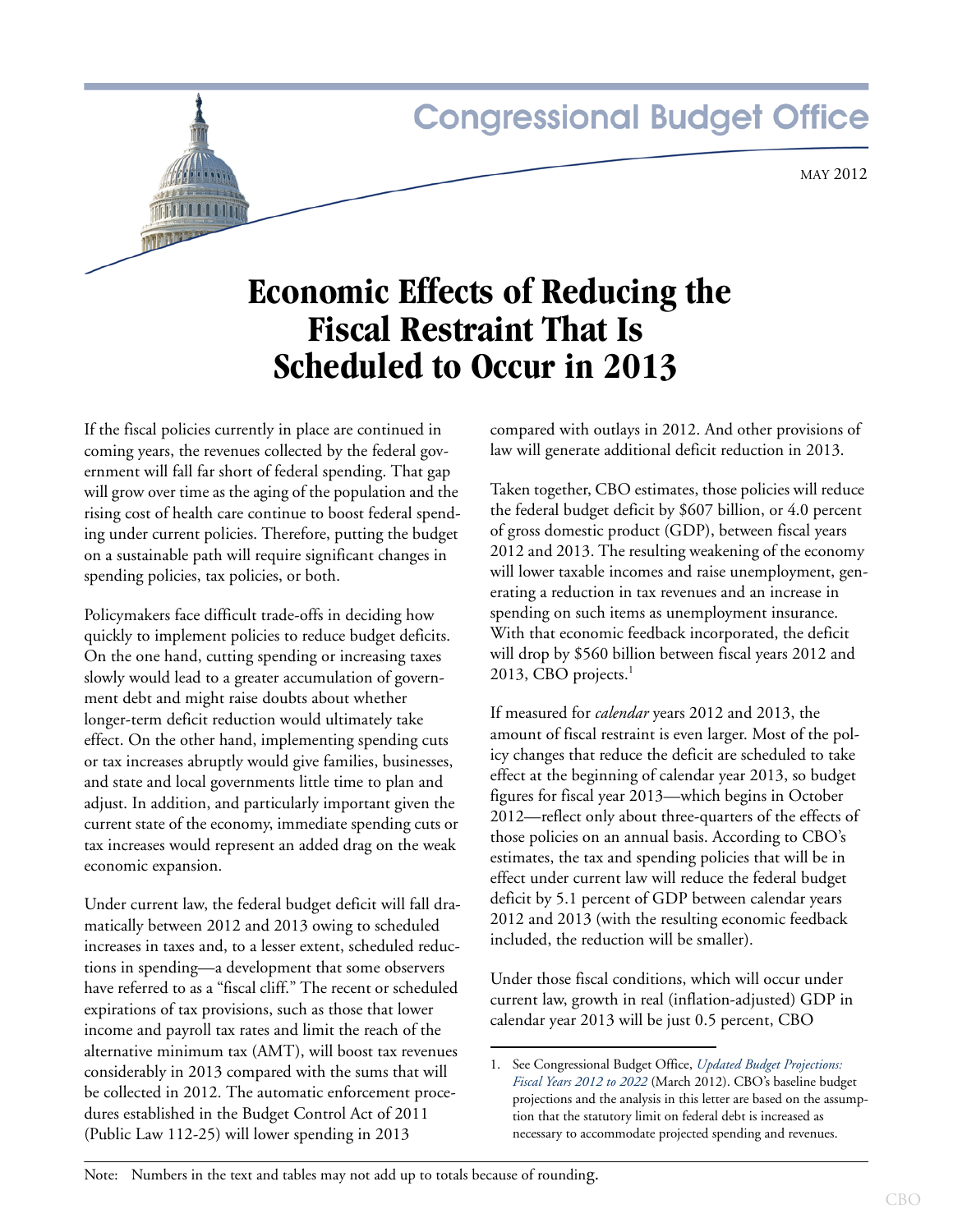expects—with the economy projected to contract at an annual rate of 1.3 percent in the first half of the year and expand at an annual rate of 2.3 percent in the second half. Given the pattern of past recessions as identified by the National Bureau of Economic Research, such a contraction in output in the first half of 2013 would probably be judged to be a recession.

The projection of economic growth for 2013 under current law is a little weaker than CBO's previous projection, released in January, which showed real GDP rising by 1.1 percent in 2013.<sup>2</sup> The downward revision stems from the enactment in February of extensions through the end of calendar year 2012 of emergency unemployment benefits and a 2 percentage-point cut in the employee's portion of payroll taxes. By CBO's estimates, those extensions will raise GDP in calendar year 2012 and will have little effect on GDP in calendar year 2013, thereby reducing the growth of GDP between those years. Economic data so far in 2012 have been broadly consistent with CBO's January projections, so the agency did not update its forecast for this report to incorporate new economic data; following its usual practice, CBO expects to release a fully updated economic forecast in August.

What would happen if lawmakers changed fiscal policy in late 2012 to remove or offset all of the policies that are scheduled to reduce the federal budget deficit by 5.1 percent of GDP between calendar years 2012 and 2013? In that case, CBO estimates, the growth of real GDP in calendar year 2013 would lie in a broad range around 4.4 percent, well above the 0.5 percent projected for 2013 under current law.

However, eliminating or reducing the fiscal restraint scheduled to occur next year *without imposing comparable restraint in future years* would reduce output and income in the longer run relative to what would occur if the scheduled fiscal restraint remained in place. If all current policies were extended for a prolonged period, federal debt held by the public—currently about 70 percent of GDP, its highest mark since 1950—would continue to rise much faster than GDP. Such a path for federal debt could not be sustained indefinitely, and policy changes would be required at some point.

The more that debt increased before policies were changed, the greater would be the negative consequences.<sup>3</sup> Large budget deficits would reduce national saving, thereby curtailing investment in productive capital and diminishing future output and income. Interest payments on the debt would consume a growing share of the federal budget, eventually requiring either higher taxes or a reduction in government benefits and services. In addition, rising debt would increasingly restrict policymakers' ability to use tax and spending policies to respond to unexpected challenges, such as economic downturns or international crises. Growing debt also would increase the likelihood of a sudden fiscal crisis, during which investors would lose confidence in the government's ability to manage its budget and the government would lose its ability to borrow at affordable rates. Moreover, the longer the necessary adjustments in policies were delayed, the more uncertain individuals and businesses would be about future government policies, and the more drastic the ultimate changes in policy would need to be.

What might policymakers do under these circumstances? They could address the short-term economic challenge by eliminating or reducing the fiscal restraint scheduled to occur next year without imposing comparable restraint in future years—but that would have substantial economic costs over the longer run. Alternatively, they could move rapidly to address the longer-run budgetary problem by allowing the full measure of fiscal restraint now embodied in current law to take effect next year—but that would have substantial economic costs in the short run. Or, if policymakers wanted to minimize the short-run costs of narrowing the deficit very quickly while also minimizing the longer-run costs of allowing large deficits to persist, they could enact a combination of policies: changes in taxes and spending that would widen the deficit in 2013 relative to what would occur under current law but that would reduce deficits later in the decade relative to what would occur if current policies were extended for a prolonged period.

<sup>2.</sup> See Congressional Budget Office, *[The Budget and Economic](http://www.cbo.gov/publication/42905)  [Outlook: Fiscal Years 2012 to 2022](http://www.cbo.gov/publication/42905)* (January 2012).

<sup>3.</sup> See the statement of Douglas W. Elmendorf, Director, Congressional Budget Office, before the Joint Select Committee on Deficit Reduction, *[Confronting the Nation's Fiscal Policy Challenges](http://www.cbo.gov/publication/42761)* (September 13, 2011).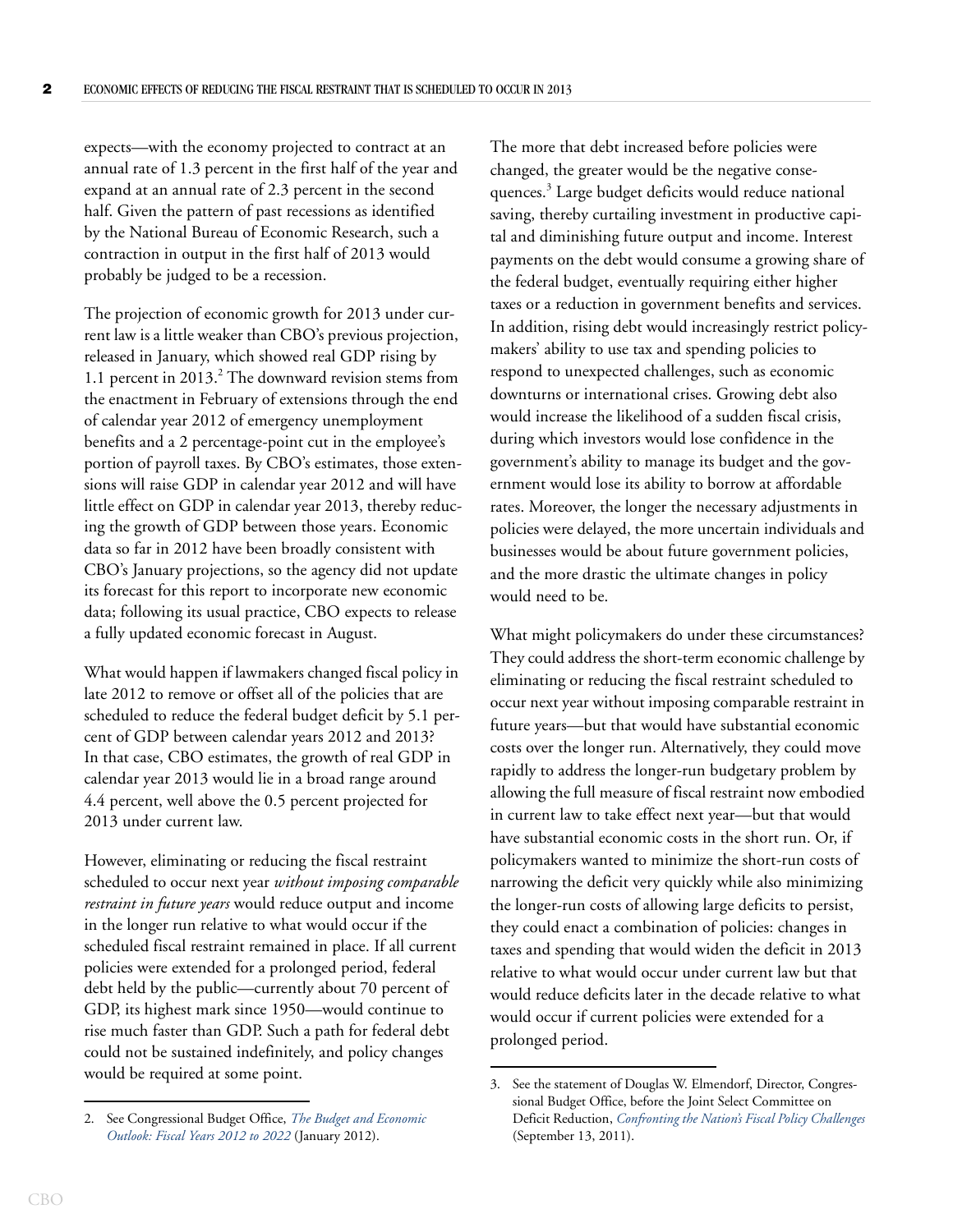### **Fiscal Restraint in 2013 Under Current Law**

Under current law, many temporary changes in tax and spending policies that have been enacted or extended in recent years expire at the end of December 2012, while other provisions take effect. All told, fiscal policies will reduce the federal deficit between fiscal years 2012 and 2013 by \$607 billion, CBO estimates, excluding any feedback from their impact on the economy (see [Table 1](#page-3-0)). About two-thirds of that effect (or \$399 billion) stems from the following changes in tax policies:

- **Provisions of the Tax Relief, Unemployment Insur**ance Reauthorization, and Job Creation Act of 2010 (P.L. 111-312) that limited the reach of the AMT expired on December 31, 2011. The resulting increase in tax liabilities for 2012 will not be paid by most taxpayers until calendar year 2013, as they file their 2012 returns. Other provisions of the 2010 tax act that extended the lower tax rates and expanded credits and deductions originally enacted in the Economic Growth and Tax Relief Reconciliation Act of 2001 (P.L. 107-16), the Jobs and Growth Tax Relief Reconciliation Act of 2003 (P.L. 108-27), and the American Recovery and Reinvestment Act of 2009 (P.L. 111-5) are set to expire on December 31, 2012. The increase in individual income taxes will affect tax payments beginning in calendar year 2013, when withholding schedules will reflect those expirations. Altogether, those changes will reduce the deficit by \$221 billion between fiscal year 2012 and 2013.
- The Middle Class Tax Relief and Job Creation Act of 2012 (P.L. 112-96) extended through December 31, 2012, the 2 percentage-point cut in the payroll tax that first went into effect in January 2011. The expiration of that provision will raise revenues by \$95 billion.
- Various other provisions affecting the tax code are also slated to expire by the end of this year or expired at the end of 2011 but have lagged effects on revenues. The largest such provision involves the expiration at the end of 2012 of partial expensing of investment property. Those changes will raise revenues by \$65 billion between 2012 and 2013.
- Some tax provisions of the Affordable Care Act, including increased tax rates on earnings and

investment income for high-income taxpayers, are scheduled to take effect in January 2013. $^4$  Those provisions will raise revenues by \$18 billion.

Other policies will reduce outlays by \$103 billion between fiscal years 2012 and 2013:

- **Provisions of the Budget Control Act that established** automatic enforcement procedures designed to restrain both discretionary and mandatory spending are set to take effect in January 2013. CBO estimates that the reductions imposed during fiscal year 2013 will lower outlays by \$65 billion in that year (and by another \$41 billion in subsequent years).
- The Middle Class Tax Relief and Job Creation Act of 2012 extended emergency unemployment benefits through December 2012. The expiration of those benefits will lower spending by \$26 billion in fiscal year 2013.
- The scheduled reduction in Medicare's payment rates for physicians will lower spending by \$11 billion.

Other changes in revenues and spending (excluding any feedback from their impact on the economy) will reduce the deficit by \$105 billion between fiscal years 2012 and 2013, bringing the *gross* reduction in the deficit from all changes in fiscal policy to \$607 billion.

The weakening of the economy that will result from that fiscal restraint will lower taxable incomes and, therefore, revenues, and it will increase spending in some categories—for unemployment insurance, for instance. Those automatic responses will raise the federal deficit by \$47 billion, in CBO's estimation, leaving a *net* projected reduction in the deficit between fiscal years 2012 and 2013 of \$560 billion. As a result, the budget deficit will decline by 3.7 percent of GDP between those two fiscal years, according to CBO's estimates.

The change in fiscal policy is sharper when measured on a calendar year basis because most of the policy changes are scheduled to take effect at the beginning of calendar year

<sup>4.</sup> The Affordable Care Act comprises the Patient Protection and Affordable Care Act (P.L. 111-148) and the health care provisions of the Health Care and Education Reconciliation Act of 2010 (P.L. 111-152).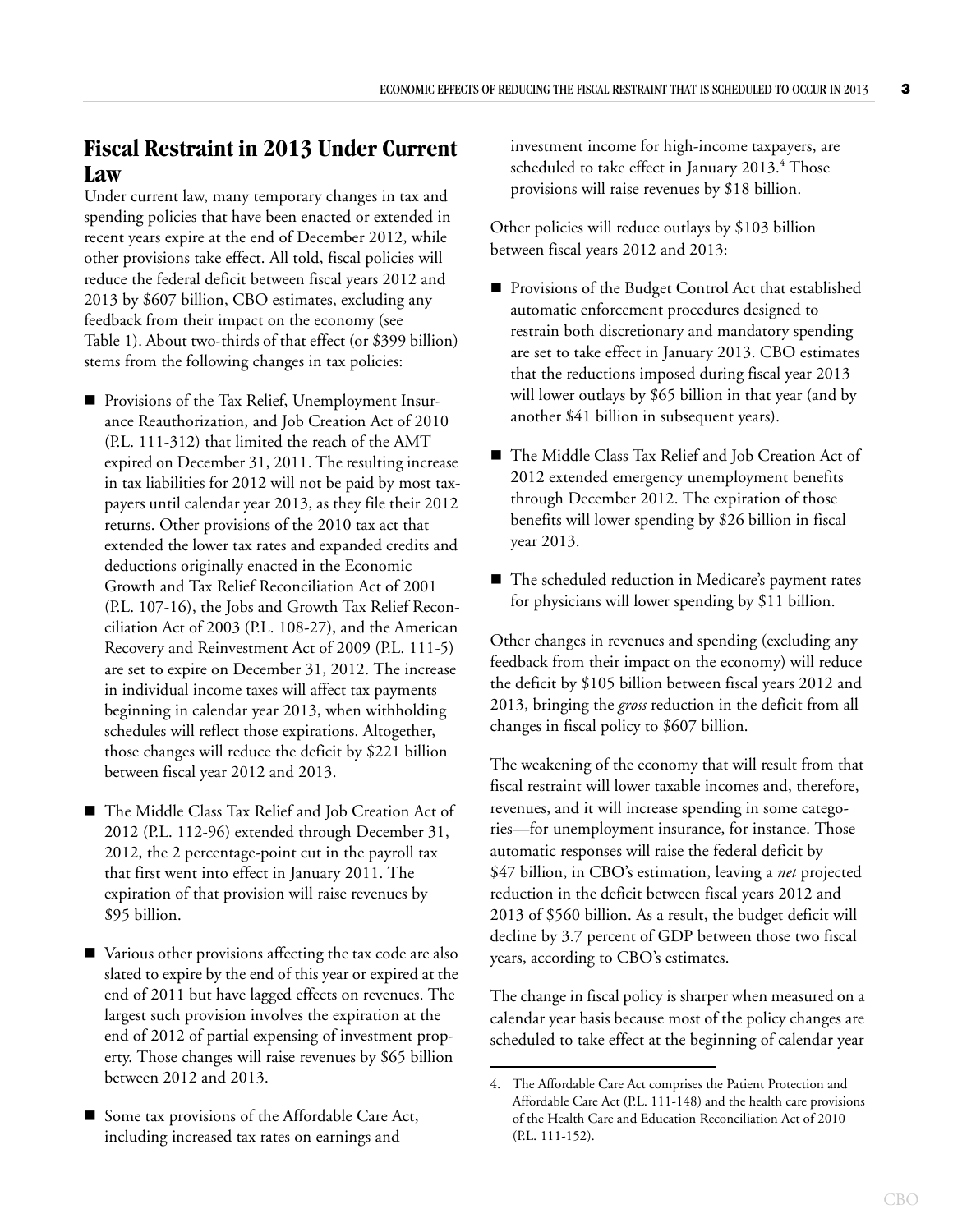#### <span id="page-3-0"></span>**Table 1.**

### **Change in the Budget Deficit Under Current Law Between Fiscal Years 2012 and 2013**

|                                                                                                                                      | <b>Billions of Dollars</b>                                                                |
|--------------------------------------------------------------------------------------------------------------------------------------|-------------------------------------------------------------------------------------------|
|                                                                                                                                      | <b>Total Deficit</b>                                                                      |
| Deficit in 2012                                                                                                                      | $-1,171$                                                                                  |
| Deficit in 2013                                                                                                                      | $-612$                                                                                    |
| <b>Total Change</b>                                                                                                                  | 560                                                                                       |
|                                                                                                                                      | Factors Contributing to the Change in the<br>Deficit Without Effects of Economic Feedback |
| Changes in Specified Revenue Policies                                                                                                |                                                                                           |
| Expiration of certain income tax and estate and gift tax provisions<br>scheduled to expire on December 31, 2012, and of indexing the |                                                                                           |
| alternative minimum tax for inflation <sup>a</sup>                                                                                   | 221                                                                                       |
| Expiration of the reduction in the employee's portion of the payroll tax                                                             | 95                                                                                        |
| Other expiring provisions <sup>a</sup>                                                                                               | 65                                                                                        |
| Taxes included in the Affordable Care Act                                                                                            | 18                                                                                        |
| Subtotal                                                                                                                             | 399                                                                                       |
| Changes in Specified Spending Policies<br>Effects of the automatic enforcement procedures specified in the                           |                                                                                           |
| Budget Control Act <sup>a</sup>                                                                                                      | 65                                                                                        |
| Expiration of eligibility to start receiving emergency unemployment benefits                                                         | 26                                                                                        |
| Reduction in Medicare's payment rates for physicians <sup>a</sup>                                                                    | 11                                                                                        |
| Subtotal                                                                                                                             | 103                                                                                       |
| Other Changes in Revenues and Spending <sup>b</sup>                                                                                  | 105                                                                                       |
| Total Change in Deficit Without Effects of Economic Feedback                                                                         | 607                                                                                       |
|                                                                                                                                      | <b>Contribution of Economic Feedback to the</b><br><b>Change in the Deficit</b>           |
| Change in Deficit Without Effects of Economic Feedback                                                                               | 607                                                                                       |
| Effects of Economic Feedback <sup>c</sup>                                                                                            | $-47$                                                                                     |
| <b>Total Change</b>                                                                                                                  | 560                                                                                       |
| Memorandum:                                                                                                                          |                                                                                           |
| Contribution of Policies Altered in the Alternative Fiscal Scenario to the                                                           |                                                                                           |
| Change in the Deficit Without Effects of Economic Feedback                                                                           | 362                                                                                       |
|                                                                                                                                      |                                                                                           |

#### Source: Congressional Budget Office.

Notes: Numbers may not add up to totals because of rounding.

Positive numbers indicate a decrease in the deficit.

- a. The policy is altered in CBO's alternative fiscal scenario. For details about the policies under that scenario, see Congressional Budget Office, Updated Budget Projections: Fiscal Years 2012 to 2022 (March 2012), pp. 3-4.
- b. Not linked to specific policies; mostly reflecting changes in revenues.
- c. Economic feedback occurs because the reduction in the deficit induced by tax and spending policies would lower taxable incomes, thereby reducing revenues, and would increase spending on certain programs, such as unemployment insurance.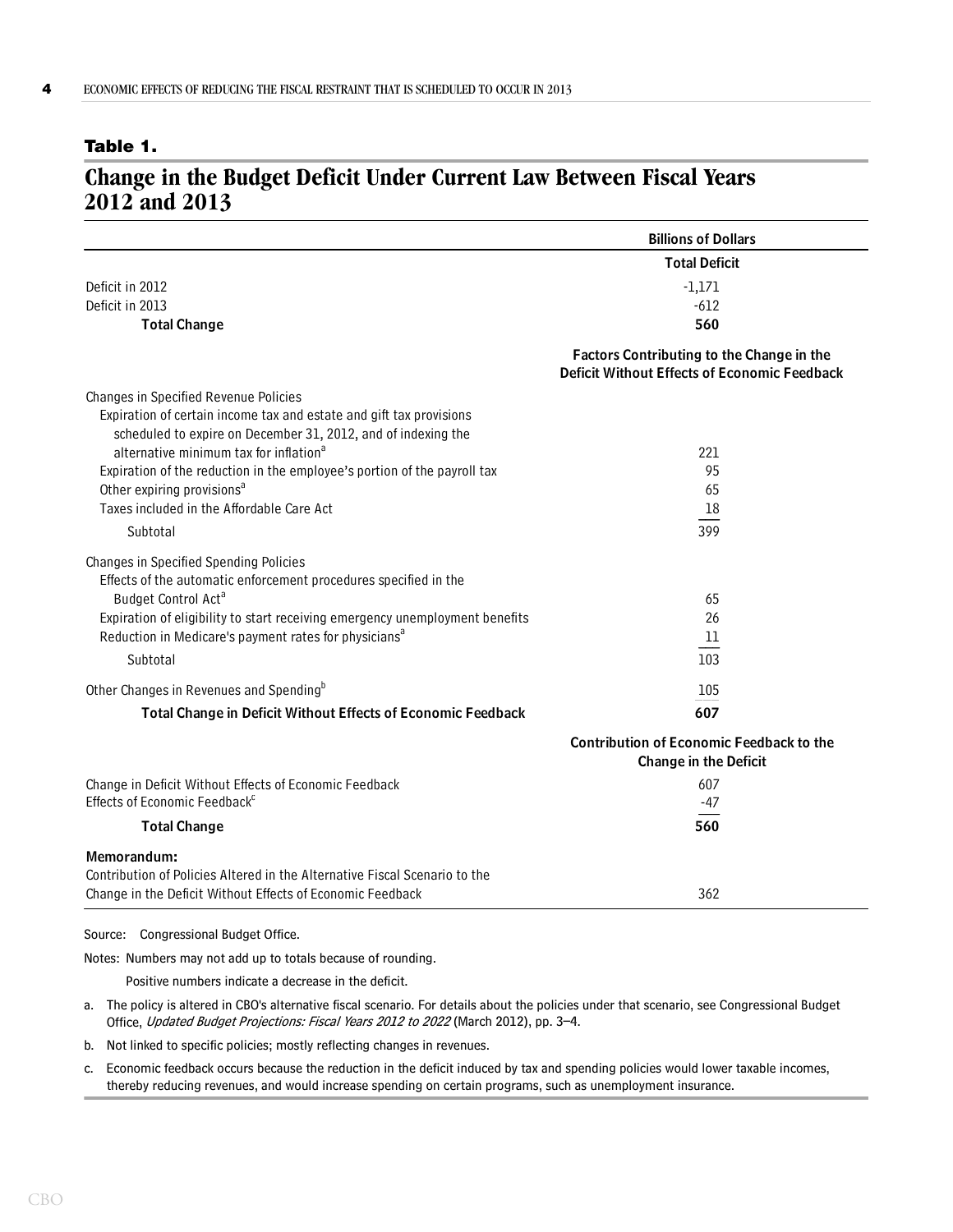2013 and, therefore, partway through fiscal year 2013; as a result, fiscal year 2013 includes three quarters' worth of the effects of those policies, and calendar year 2013 includes four quarters' worth. On a calendar year basis, without the feedback from the weakening of the economy incorporated, the deficit will decline by 5.1 percent of GDP from 2012 to 2013, CBO estimates. The economic feedback will partially offset that decline by an estimated 0.4 percent of GDP between calendar years 2012 and 2013.<sup>5</sup> All told, the federal budget deficit will decline by 4.7 percent of GDP between calendar year 2012 and calendar year 2013.

### **Economic Growth in the Short Run with the Fiscal Restraint Under Current Law**

In its most recent economic forecast, published in January, CBO projected that real GDP would grow by 2.0 percent in calendar year 2012 and 1.1 percent in calendar year 2013 (measured by the change from the fourth quarter of the previous year). That forecast was consistent with projected federal spending and taxes under the law then in place. It also reflected CBO's view—which was shared by many private-sector forecasters—that the forces holding back the pace of economic activity were gradually waning, so that, absent the upcoming fiscal restraint, the growth of the economy would pick up during the next few years.

Economic data so far in 2012 have been broadly consistent with CBO's January projections, so the agency has not updated its forecast for this report to incorporate new economic data. However, CBO has updated its projections to include the effects of legislation enacted since January—in particular, the extension through the end of 2012 of the payroll tax cut for employees and emergency unemployment benefits. That change in fiscal policy will boost real GDP at the end of 2012 by about 0.6 percent but will have little effect on the level of GDP at the

end of 2013, CBO estimates. Accordingly, CBO now anticipates faster growth of GDP this year but slower growth next year than it projected in January.

The fiscal restraint that will be imposed on the economy in 2013 under current law will dampen economic growth slightly in the second half of 2012. CBO expects that households will restrain their spending a little as the scheduled increases in tax rates draw near and that businesses will hold off from some investment and hiring out of concern that the economy will weaken next year. In addition, government agencies may pull back on spending in anticipation of cuts in funding at the beginning of the year. Although quantifying those anticipatory effects is difficult, CBO estimates that they will reduce the growth of real GDP by about 0.5 percentage points at an annual rate in the second half of 2012.

Fiscal restraint will have a much larger impact on the economy in 2013. The increases in taxes and decreases in government benefits will lead households to cut back their purchases of goods and services, and the decline in funding for government programs will lead to further cuts in purchases. That drop in demand will, in turn, lead businesses to lower their production, employment, and investment. The magnitude of those responses is hard to judge. On the one hand, households generally respond to declines in income by reducing both spending and saving, thereby generating changes in spending that are smaller than the changes in income. And the effects on income of some of the tax increases—for example, the reductions in the refundable child tax credit—might not be recognized by households until they file their tax returns in 2014. On the other hand, initial cutbacks in spending have so-called multiplier effects on the economy, because reductions in employment, for example, cause households to cut back on their purchases further in a reinforcing fashion.

Incorporating the effects of the legislation enacted since January, CBO now projects that real GDP will increase by just 0.5 percent next year under current law. That small gain for the year as a whole reflects a contraction in output at an annual rate of 1.3 percent during the first half of 2013 (measured as growth between the fourth quarter of 2012 and the second quarter of 2013) as the fiscal restraint takes effect and then a renewed expansion in output at an annual rate of 2.3 percent in the second half of 2013 (measured as growth between the second and fourth quarters of 2013).

<sup>5.</sup> That estimate is smaller than the change in the automatic stabilizers from 2012 to 2013 that is presented in Table C-2 of *[The Budget and Economic Outlook: Fiscal Years 2012 to 2022](http://www.cbo.gov/publication/42905)*. The change in the automatic stabilizers reported in that table includes the budgetary effect of the changes in policy holding economic output unchanged (which is not relevant for the calculations here) as well as the budgetary effect of the changes in economic conditions that result from the changes in policy (which is relevant for the calculations here).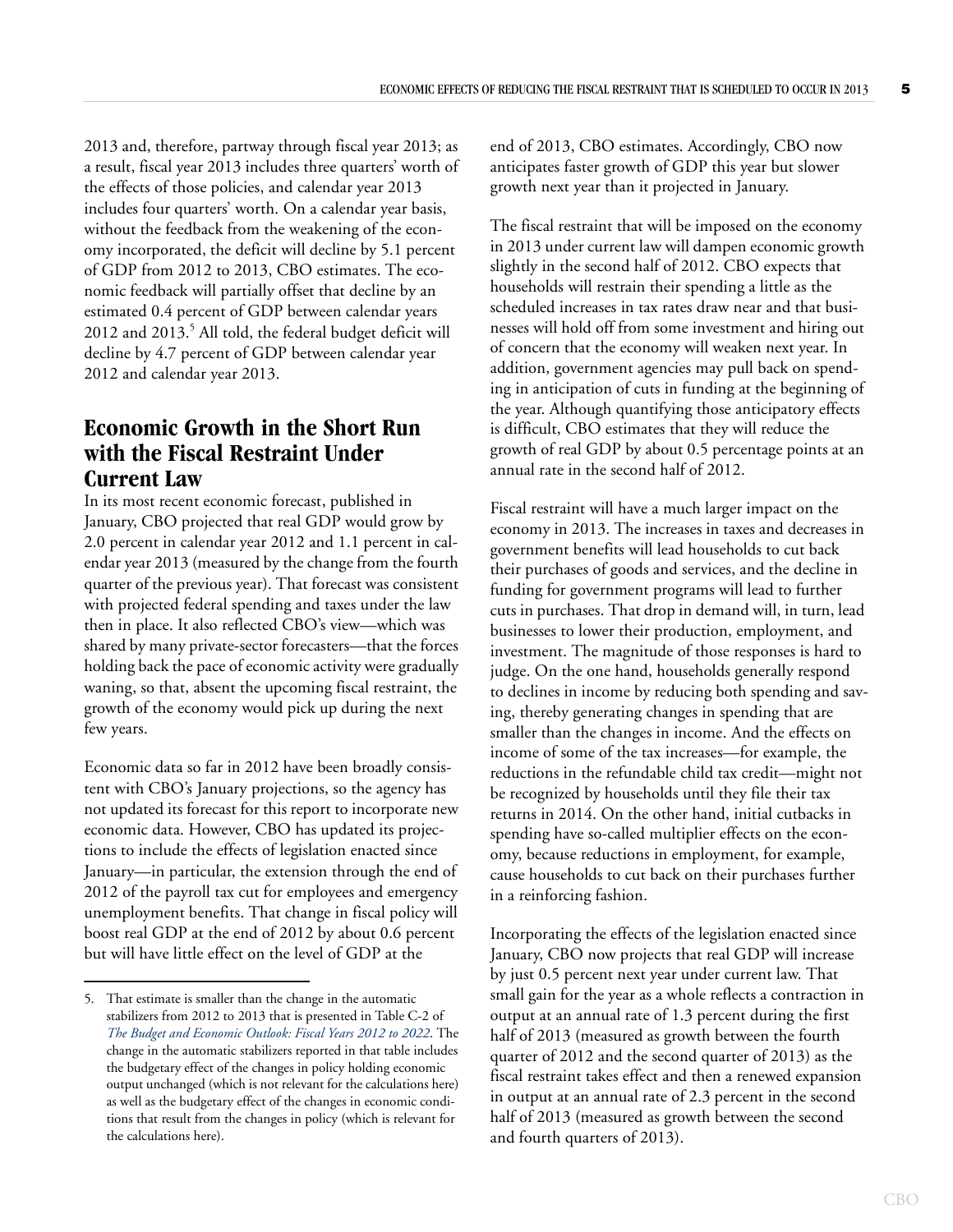#### <span id="page-5-0"></span>**Table 2.**

### **Growth of Inflation-Adjusted Gross Domestic Product in 2013 Under Various Policies**

| (Percent at annual rates)                    |                                                            |                                                             |                                               |
|----------------------------------------------|------------------------------------------------------------|-------------------------------------------------------------|-----------------------------------------------|
|                                              | <b>First Half</b><br>(2012, 4th gtr. to<br>2013, 2nd gtr.) | <b>Second Half</b><br>(2013, 2nd qtr. to<br>2013, 4th gtr.) | Year<br>(2012, 4th gtr. to<br>2013, 4th gtr.) |
|                                              |                                                            |                                                             |                                               |
|                                              |                                                            |                                                             |                                               |
| Under Current-Law Fiscal Policy <sup>a</sup> | $-1.3$                                                     | 2.3                                                         | 0.5                                           |
| With No Fiscal Restraint                     |                                                            |                                                             |                                               |
| Central estimate                             | 5.3                                                        | 3.4                                                         | 4.4                                           |
| Range                                        | 1.0 to $9.6$                                               | $1.9$ to $5.0$                                              | 1.4 to 7.3                                    |
| Alternative Fiscal Scenario <sup>b</sup>     |                                                            |                                                             |                                               |
| Central estimate                             | 1.7                                                        | 2.5                                                         | 2.1                                           |
| Range                                        | $-0.4$ to 3.8                                              | $2.0 \text{ to } 3.0$                                       | $0.8$ to 3.4                                  |

Source: Congressional Budget Office.

a. Figures reflect CBO's forecast of January 2012 updated to incorporate the effects of recent legislation.

b. For details about the policies under that scenario, see Congressional Budget Office, Updated Budget Projections: Fiscal Years 2012 to <sup>2022</sup> (March 2012), pp. 3–4.

If history is a guide, such a contraction in the economy in the first half of 2013 would probably be deemed a recession by the National Bureau of Economic Research. That organization dates the peaks and troughs of U.S. business cycles by examining changes in a host of economic indicators, including GDP, employment, industrial production, and retail sales. The economic outcomes that CBO expects, under current law, for the first half of 2013 strongly resemble mild recessions that occurred in the past.<sup>6</sup> It bears emphasizing, however, that economic forecasts are very uncertain. Many developments, including the evolution of banking and fiscal problems in Europe and the speed at which the U.S. housing market improves, could cause economic outcomes to differ substantially, in one direction or the other, from those CBO has projected.

### **Economic Effects in the Short Run of Reducing Fiscal Restraint**

If lawmakers changed fiscal policy in late 2012 to remove or offset all of the restraint that is scheduled to reduce the federal budget deficit by 5.1 percent of GDP between calendar years 2012 to 2013, real GDP would grow much more rapidly in 2013 than it will under current law. CBO estimates that, if all current policies were extended, the growth of real GDP in calendar year 2013 would be 4.4 percent (well above growth in 2012 because of a strengthening of spending by households and businesses). That figure represents CBO's central estimate, which corresponds to the assumption that key parameters of economic behavior—including the extent to which government borrowing crowds out capital investment and the response of labor supply to changes in marginal tax rates—equal the midpoints of the ranges used by CBO. Allowing for the full ranges that CBO uses for those parameters leads to estimates of real GDP growth in 2013 that lie between 1.4 percent and 7.3 percent (see [Table 2\)](#page-5-0).

Thus, removing the fiscal restraint scheduled under current law would boost GDP growth in 2013 by an estimated 3.9 percentage points (reflecting the projected 4.4 percent growth rate with restraint removed minus the

<sup>6.</sup> Until it expired in 2006, section 254(i) of the Balanced Budget and Emergency Deficit Control Act of 1985 (the Deficit Control Act; 2 U.S.C. § 904) required CBO to notify the Congress whenever the agency projected that real economic growth would be less than zero within two consecutive quarters during the period consisting of the quarter of the report, the quarter before the report, and the four quarters after the report. The Budget Control Act of 2011 (P.L. 112-25; 125 Stat. 240) revived most of the provisions of the Deficit Control Act, but section 104 of the Budget Control Act specified that certain reporting requirements, including the report required by section 254(i), no longer apply.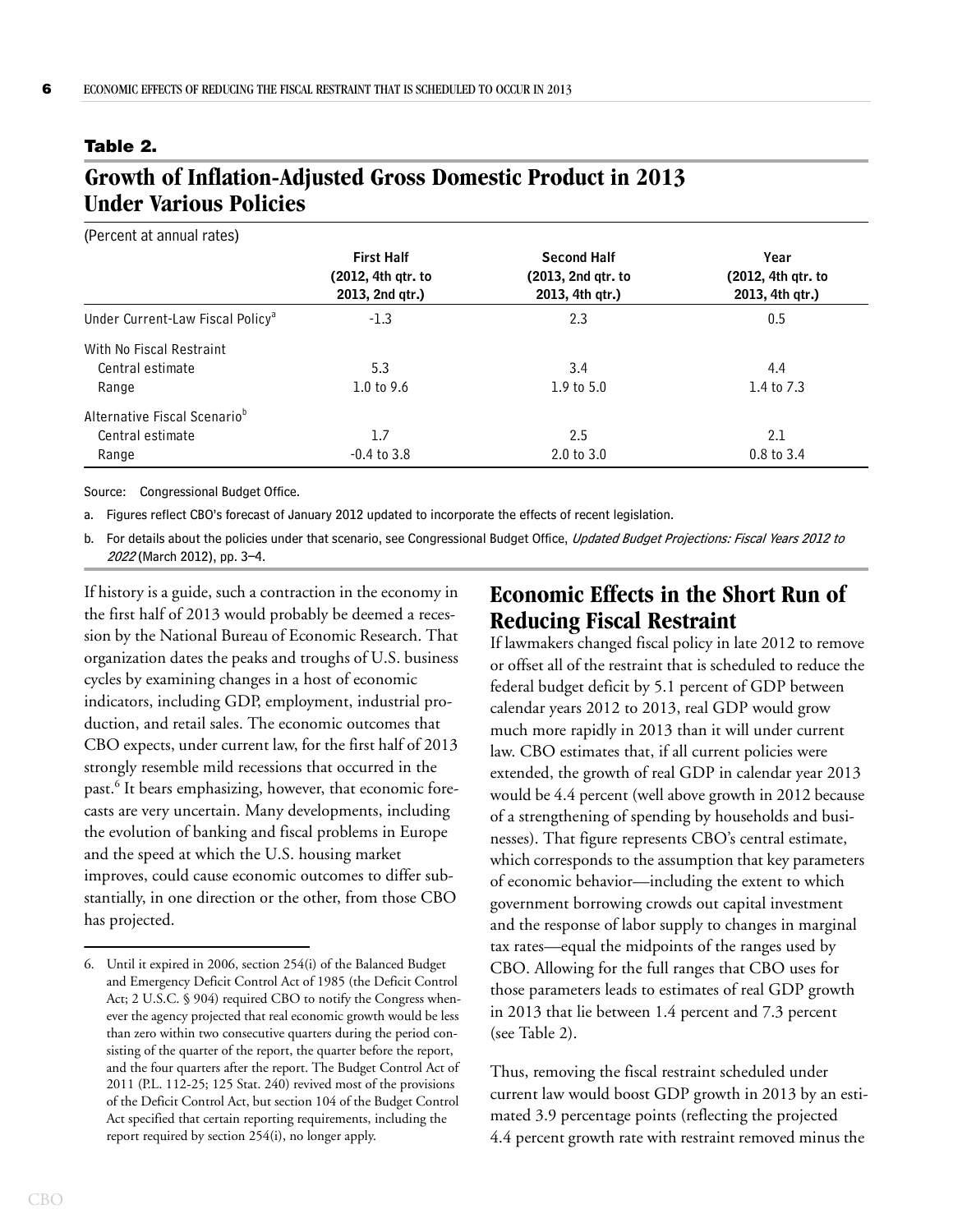### <span id="page-6-0"></span>**Table 3.**

### **Effect on Employment of Reducing Fiscal Restraint in 2013 Under Various Policies**

|                                          | <b>First Half</b>                                       | <b>Second Half</b> | Year               |  |
|------------------------------------------|---------------------------------------------------------|--------------------|--------------------|--|
|                                          | (2012, 4th qtr. to                                      | (2013, 2nd gtr. to | (2012, 4th qtr. to |  |
|                                          | 2013, 2nd qtr.)                                         | (2013, 4th qtr.)   | 2013, 4th qtr.)    |  |
|                                          | <b>Employment (Millions of People)</b>                  |                    |                    |  |
| With No Fiscal Restraint                 |                                                         |                    |                    |  |
| Central estimate                         | 1.1                                                     | 2.9                | 2.0                |  |
| Range                                    | $0.4$ to $1.8$                                          | $0.9$ to $5.0$     | $0.6$ to $3.4$     |  |
| Alternative Fiscal Scenario <sup>a</sup> |                                                         |                    |                    |  |
| Central estimate                         | 0.9                                                     | 1.8                | 1.3                |  |
| Range                                    | $0.3$ to $1.5$                                          | $0.5$ to $3.0$     | $0.4$ to 2.3       |  |
|                                          | Full-Time-Equivalent Employment (Millions) <sup>b</sup> |                    |                    |  |
| With No Fiscal Restraint                 |                                                         |                    |                    |  |
| Central estimate                         | 1.3                                                     | 3.3                | 2.3                |  |
| Range                                    | $0.5$ to $2.1$                                          | 1.0 to $5.7$       | 0.7 to 3.9         |  |
| Alternative Fiscal Scenario <sup>a</sup> |                                                         |                    |                    |  |
| Central estimate                         | 1.1                                                     | 2.0                | 1.5                |  |
| Range                                    | 0.4 to 1.8                                              | $0.6$ to $3.4$     | 0.5 to 2.6         |  |

Source: Congressional Budget Office.

a. For details about the policies under that scenario, see Congressional Budget Office, Updated Budget Projections: Fiscal Years 2012 to <sup>2022</sup> (March 2012), pp. 3–4.

b. A year of full-time-equivalent employment is 40 hours of employment per week for one year.

projected 0.5 percent growth rate under current law).<sup>7</sup> According to CBO's central estimate, removing fiscal restraint in that way would raise employment by 2.0 million, on average, during 2013, with estimates under different assumptions spanning a range of 0.6 million to 3.4 million (see [Table 3](#page-6-0)). Similarly, fulltime-equivalent (FTE) employment (each FTE-year being 40 hours of employment per week for one year) would increase by 2.3 million, with a range of 0.7 million to 3.9 million. (CBO's approach to analyzing the economic effects of changes in fiscal policy is summarized in [Box 1](#page-7-0).)

In its January *Budget and Economic Outlook*, CBO examined changes in policy short of removing all of the fiscal restraint scheduled to occur. The agency analyzed an alternative fiscal scenario that reflects a combination of possible changes to current law, including changes that would maintain major policies that have been in place for a number of years. That scenario incorporates the assumptions that expiring tax provisions (other than the payroll tax reduction) are extended; the AMT is indexed for inflation after 2011; Medicare's payment rates for physicians' services are held constant at their current level; and the automatic spending reductions required by the Budget Control Act do not occur (although the original caps on discretionary appropriations in that law are assumed to remain in place). Enacting that set of policies would reduce fiscal restraint in 2013 but not eliminate it. For example, the expiration of the extensions of the cut in

<sup>7.</sup> That effect is smaller than the effect of removing the fiscal restraint on the deficit itself, which is 5.1 percent of GDP in calendar year 2013 without accounting for economic feedback on the budget. The difference arises for two main reasons. First, the strengthening of the economy from removing the fiscal restraint would lead to higher incomes and hence tax revenues, as well as lower spending on such programs as unemployment insurance. That economic feedback would reduce the net change in the deficit to 4.7 percent of GDP. Second, the demand for goods and services in 2013 would change less than would the deficit: Most of the fiscal restraint under current law stems from increases in personal taxes, and removing that restraint would lead to higher saving as well as higher spending.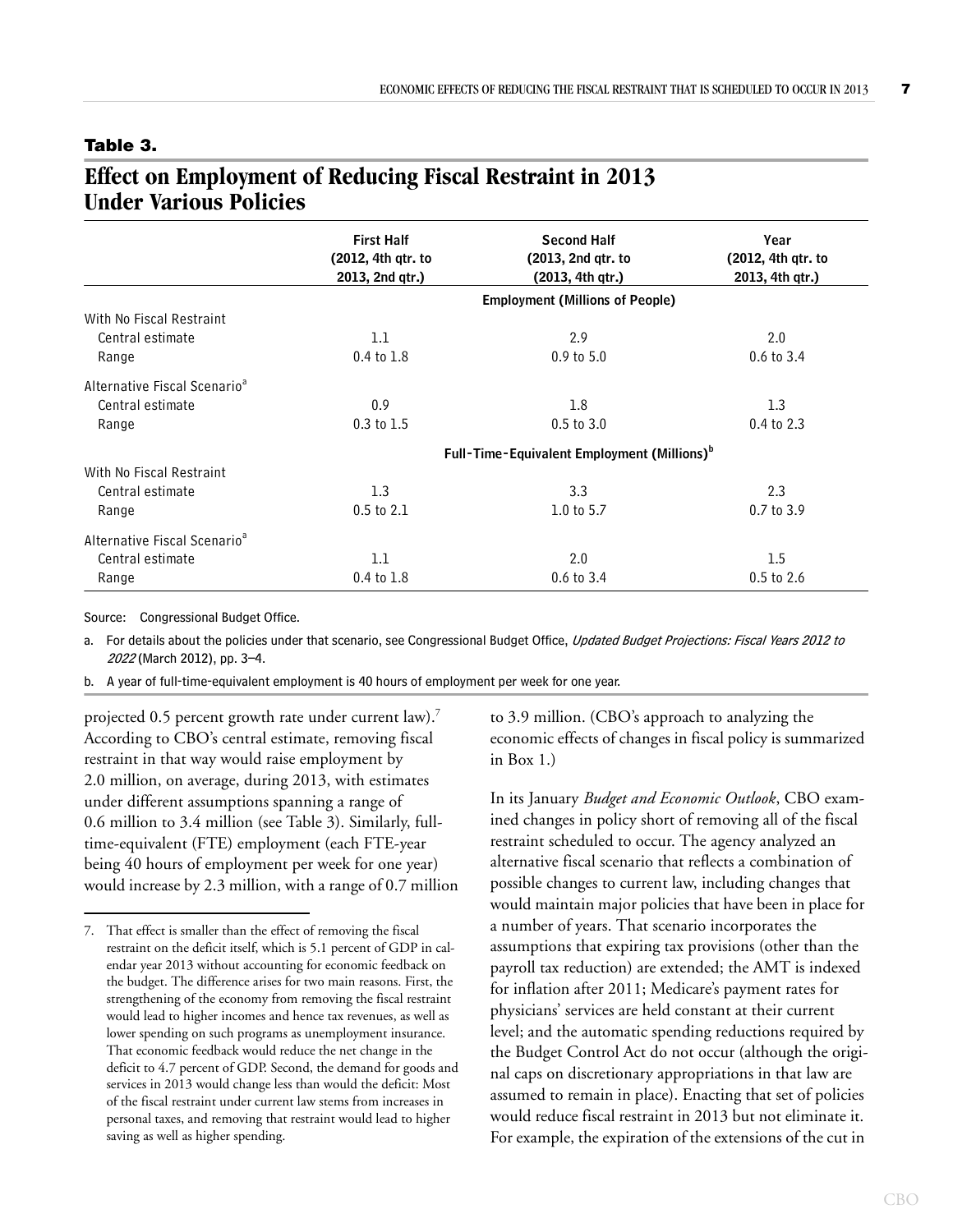<span id="page-7-0"></span>payroll taxes and emergency unemployment benefits, which the scenario does not include, is a significant source of fiscal restraint next year. Under the alternative fiscal scenario, real GDP growth would be 2.1 percent in 2013, according to CBO's central estimate, with a range of estimates from 0.8 percent to 3.4 percent (see Table 2).<sup>8</sup> Employment would be 1.5 million higher in 2013, with a range of 0.5 million to 2.6 million (see Table 3).

### **Economic Effects in the Longer Run of Reducing Fiscal Restraint**

Although removing or reducing the fiscal restraint scheduled to occur next year would boost the economy in the short run, doing so would reduce output and income in the longer run relative to what would otherwise occur. The fiscal restraint embodied in current law will reduce deficits markedly in the next few years, to an average of 1.4 percent of GDP over the 2013–2022 period. With deficits small relative to the size of the economy, federal debt held by the public will fall from 73 percent of GDP in 2012 to 61 percent in 2022, according to CBO's latest baseline budget projections.<sup>9</sup> That decline in debt relative to the size of the economy will induce additional private investment, raising the stock of productive capital and boosting output and wages.

By contrast, if the scheduled fiscal restraint was eliminated by extending all current policies—not just in the short run, but for a prolonged period—debt would continue to rise much faster than GDP. For example, under the alternative fiscal scenario, which includes the extension of some but not all current policies, federal debt held by the public would reach 93 percent of GDP by 2022.<sup>10</sup>

10. Ibid.

If all current policies were extended, debt would be substantially higher.

However, debt cannot continually increase as a share of the economy: Policy changes would be required at some point. The longer the necessary adjustments in policies were delayed, and the more that debt increased, the greater would be the negative consequences. Specifically, a greater accumulation of debt would have a number of costs:

- Rising debt would cause a growing portion of people's savings to go to purchase government debt rather than to finance investments in productive capital, such as factories and computers. For example, under the alternative fiscal scenario, gross national product (GNP) would be 2.5 percent lower in 2022 than it would be under current law, according to  $CBO$ 's estimates.<sup>11</sup> That figure represents the net effect of the crowding out of capital investment and the encouragement that lower tax rates provide for work and saving. If all current policies were extended for the entire decade, the reduction in GNP by 2022 would probably be substantially larger.
- Higher amounts of debt would necessitate higher interest payments on that debt, which would eventually require either higher taxes or a reduction in government benefits and services.
- Rising debt would increasingly restrict policymakers' ability to use tax and spending policies to respond to unexpected challenges, such as economic downturns, financial turmoil, or international crises—especially because debt held by the public is already much larger relative to GDP than it has been in recent decades.

<sup>8.</sup> The estimates of economic outcomes under the alternative fiscal scenario presented here differ from the estimates reported in the January *Budget and Economic Outlook* because of the effects of the legislation enacted since January. The policies assumed for the alternative fiscal scenario would change the deficit in fiscal year 2013 by more than half as much as removing all fiscal restraint, but they would change GDP growth in calendar year 2013 by less than half as much as removing all fiscal restraint. That disparity reflects differences between the two alternatives in both the nature and timing of policies.

<sup>9.</sup> See Congressional Budget Office, *[Updated Budget Projections:](http://www.cbo.gov/publication/43119)  [Fiscal Years 2012 to 2022](http://www.cbo.gov/publication/43119)* (March 2012).

<sup>11.</sup> GNP excludes foreigners' earnings on investments in the domestic economy but includes U.S. residents' earnings overseas; thus, changes in GNP are a better measure of a policy's effects on U.S. residents' income than are changes in GDP. The differences between the effects of fiscal policies on GDP and GNP are very small in the short run but increase over time. According to CBO's estimates published earlier this year, real GNP in 2022 would between 1.0 percent and 3.7 percent lower under the alternative fiscal scenario than under current law. See Congressional Budget Office, *[The Budget and Economic Outlook: Fiscal Years 2012 to](http://www.cbo.gov/publication/42905)  [2022](http://www.cbo.gov/publication/42905)* (January 2012), pp. 29–30. The 2.5 percent figure cited in the text represents the estimate assuming that key parameters of the economy equal the midpoints of the ranges used by CBO.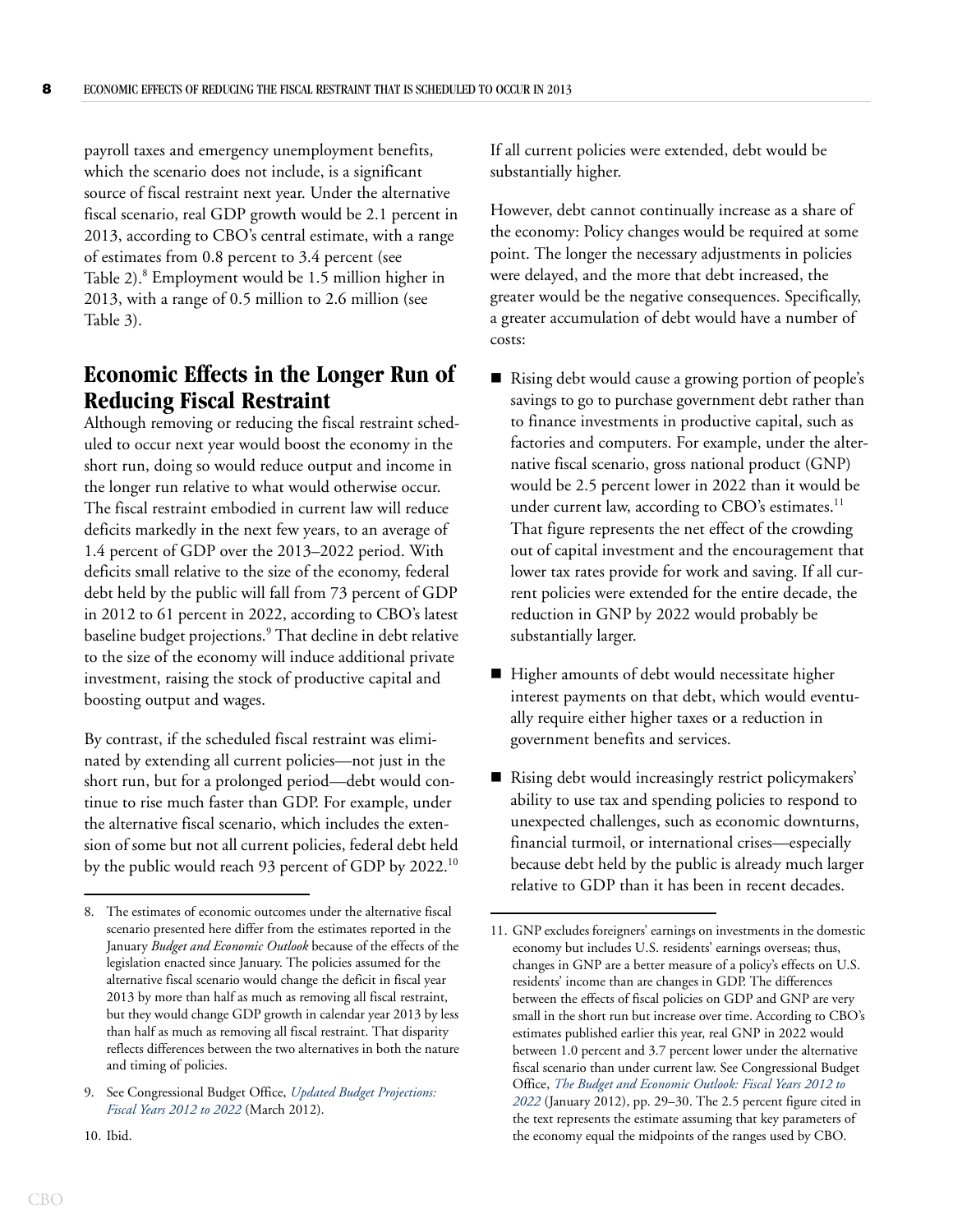## **Box 1. CBO's Approach to Estimating the Economic Effects of Changes in Fiscal Policy**

The Congressional Budget Office (CBO) analyzes the economic effects of changes in fiscal policy by using models and historical evidence to estimate the direct and indirect effects of budgetary policies on the economy. Direct effects change gross domestic product (GDP) by influencing the demand for goods and services, by either the federal government or the people and organizations directly affected by the policy—for example, the recipients of a tax cut. The size of a direct effect depends on a tax or spending provision's impact on the behavior of recipients. For example, if someone receives a tax reduction of a dollar and spends 80 cents (saving the other 20 cents), and production increases over time to meet the additional demand generated by that spending, the direct impact on output is 80 cents. The size of the direct effect, per dollar of budgetary cost, varies depending on the nature of the policy (for example, whether it is permanent or temporary) and the characteristics of those affected by the policy (for example, whether the recipients of tax cuts or transfers have high or low income); in general, direct effects per dollar of budgetary cost are between zero and 1.0.

Indirect effects enhance or offset direct effects. For example, the direct effects of lower taxes or higher spending are magnified when stronger demand for goods and services prompts companies to increase investment. In the other direction, direct effects are muted if higher government borrowing caused by tax decreases or spending increases leads to higher interest rates that discourage spending by households and businesses. With a large amount of unemployed resources in the U.S. economy today, CBO estimates that the indirect effects probably enhance the direct effects, on balance. Those additional effects can be represented by a demand multiplier, defined as the total change in GDP per dollar of direct effect on demand. Because there is considerable uncertainty about the economic relationships underlying indirect effects, CBO used estimates of that demand multiplier under current economic conditions ranging from 0.5 to 2.5, encompassing a broad range of economists' views.

Incorporating both the direct and indirect effects leads to a range of estimated total effects on output for different budgetary policies. CBO estimates that, under current economic conditions, a one-time increase of

\$1 in federal purchases of goods and services would raise GDP cumulatively over several quarters above what it would have been otherwise by between 50 cents and \$2.50; those effects are larger than for other policy changes because such purchases have a dollar-for-dollar direct effect. By contrast, CBO estimates that a \$1 reduction in the employee's portion of the payroll tax would raise GDP cumulatively by between 16 cents and \$1. Most of the portion of upcoming fiscal restraint that CBO has not linked to specific policy changes (reported in Table 1 on page 4 as "Other Changes in Revenues and Spending") reflects changes in revenues. For those changes, CBO estimated that each \$1 change would change output cumulatively by between 25 cents and \$1.50.

To assess the short-term impact on labor markets of removing or reducing fiscal restraint, CBO used a series of steps to translate the estimated effects on output into estimated effects on employment. First, CBO calculated the impact on the output gap—the percentage difference between actual output and potential output. Next, CBO calculated the magnitude and timing of effects of changes in the output gap on productivity, hours per worker, and employment using the historical relationships between those measures. Changes in the output gap affect employment gradually over several quarters: Initially, part of a rise in output shows up as higher productivity and hours per worker rather than as higher employment. CBO also took account of the effect on the size of the labor force of changes in employment, because discouraged workers and people who have chosen to pursue activities such as schooling rather than work tend to return to the labor force when the economic environment improves. The projected increase in the average number of people employed in 2013 does not include shifts from part-time to full-time work or overtime and thus is somewhat smaller than the projected increase in full-time-equivalent (FTE) years. CBO's estimates imply that, on average across most policy changes, one year of FTE employment is created for roughly every \$110,000 in additional GDP.<sup>1</sup>

<sup>1.</sup> For additional detail on this methodology see the statement of Douglas W. Elmendorf, Director, Congressional Budget Office, before the Senate Budget Committee, *[Policies for Increasing](http://www.cbo.gov/publication/42717)  [Economic Growth and Employment in 2012 and 2013](http://www.cbo.gov/publication/42717)* (November 15, 2011), pp. 22–25.